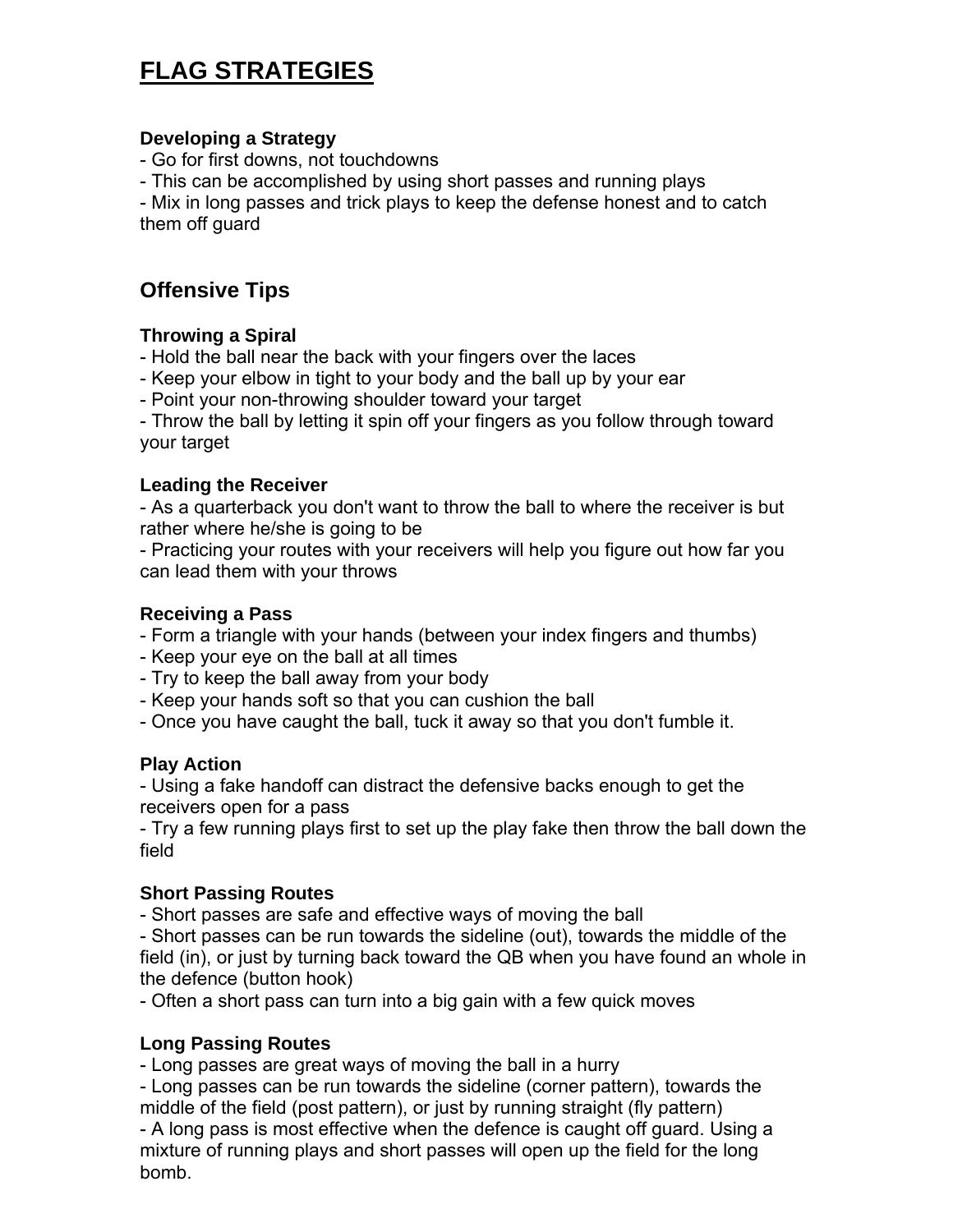# **Defensive Tips**

## **Pulling the Flag**

- Watch the ball carrier's hips as opposed to his/her feet or head

- Stay low and lunge at the flag

- If you grab anything but the flag, let go immediately so that you don't get a penalty

## **Playing Zone Defense**

- Each defensive back is responsible for an area as opposed to a player

- The advantage of this system is that you can keep an eye on the receiver and the quarterback at the same time

- As receivers come through your area try to anticipate where the quarterback wants to throw it and beat the receiver to the spot

## **Playing Man to Man Defense**

- Leave some space between you and the receiver (this is your cushion)

- As the receiver starts his/her route you can start to back pedal

- When the receiver makes his/her break you can turn and run with them to try to break up the pass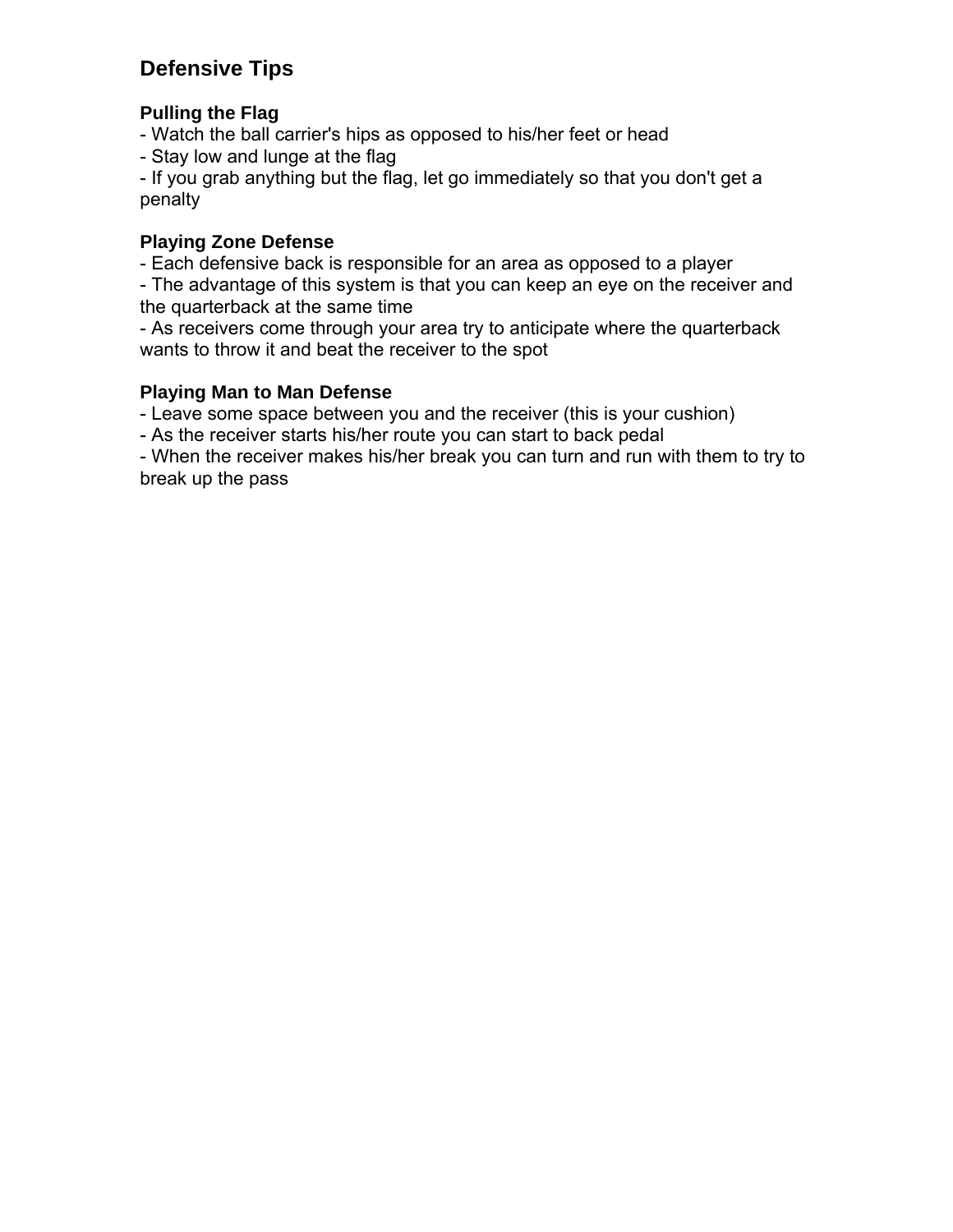# **FLAG DRILLS TO RUN**

#### Drill **#1: Centre QB Exchange**



**Purpose:** To develop proper snapping technique.

**Organization:** Set out a 20 x 20-yard area. Divide teams into even groups and place in even lines. Place cones in middle of drill four yards apart. One football per team; the entire class can participate.

#### **Drill Outline:**

- This is a relay race.
- The quarterback (A) and centre (B) on each team start the race.
- The centre (B) snaps directly to the QB (A). The centre will stand still while the QB runs to the next cone.
- The previous (A) snaps to (B), then (B) snaps to (A) and so on, until course is completed.
- The race is continued until each participant gets a turn.

#### **Progression:** Shotgun snap.

#### **Key Coaching Points:**

• Centre must place the ball on the ground before snapping.

#### **Drill #2: Passing Drill: Progressive QB**

This drill helps refine and improve passing technique by concentrating on proper arm and hand movement.

#### **Development Goals**

Perfect throwing motion while using only the throwing arm.

#### **Coaching Points**

Pair off participants into two parallel lines. Players start on both knees, throwing to their partners five yards away. Show players how to follow through with their arm, so that their thumbs end up pointing down. Have each player begin with football held above his or her waist. Demonstrate how to throw from no higher than their ear.

#### **Progressions**

After several throws, have players switch to kneeling on right knee. Then after several throws that way, have them switch to left knee. Next, have them throw standing up with feet together. Finally, have them practice a three-step drop, then a five-step drop before throwing.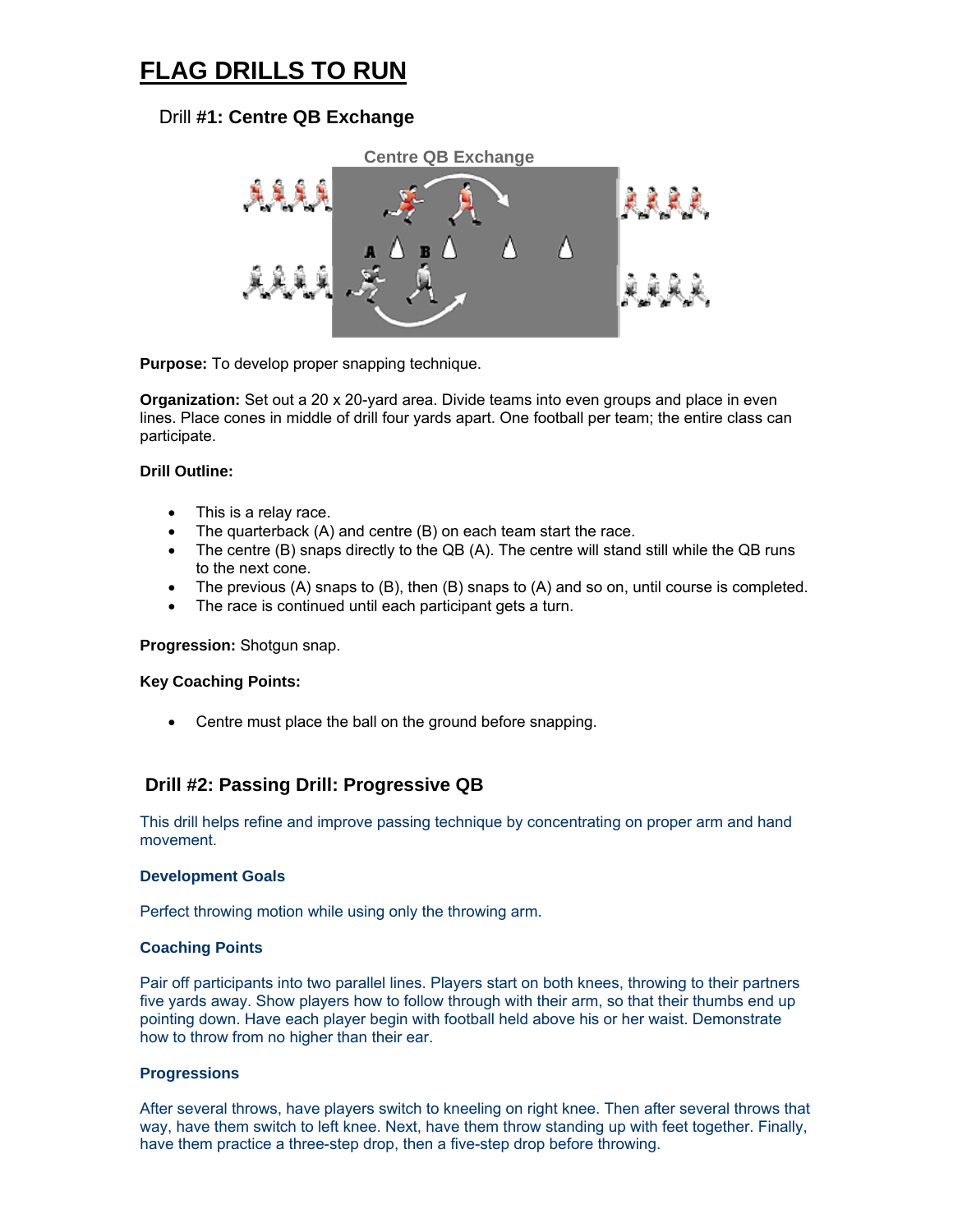### **Drill #3: Individual Pass Patterns**



**5 Yard Curl:** The WR runs up the field 5 yards, stops, and returns back towards the QB.



**5 Yard Out:** The WR runs up the field 5 yards and cuts to the sideline.



#### **8 Yard Post:**

A WR runs up field 8 yards and cuts toward the centre of the field on a 45 degree angle



**Streak:** The WR runs straight up the field as fast as possible.



**Post Corner:** The WR runs up the field. At 8 yards he cuts toward the centre of the field and after 2 yards runs towards the corner of the end zone.



**5 Yard Smash:** The WR runs up the field 5 yards and then turns toward the QB and side shuffles with body facing the QB

#### **Drill #4: Pass Pattern Combinations**



**Streak Out:** #1 WR runs a 5-yard out toward #1 WR runs a streak and #2 the sideline and WR #2 runs a streak.



**Streak Curl:** WR runs a 5 yard-curl inside.



**Post Out:** WR #1 runs a post and WR #2 runs a 5-yard out.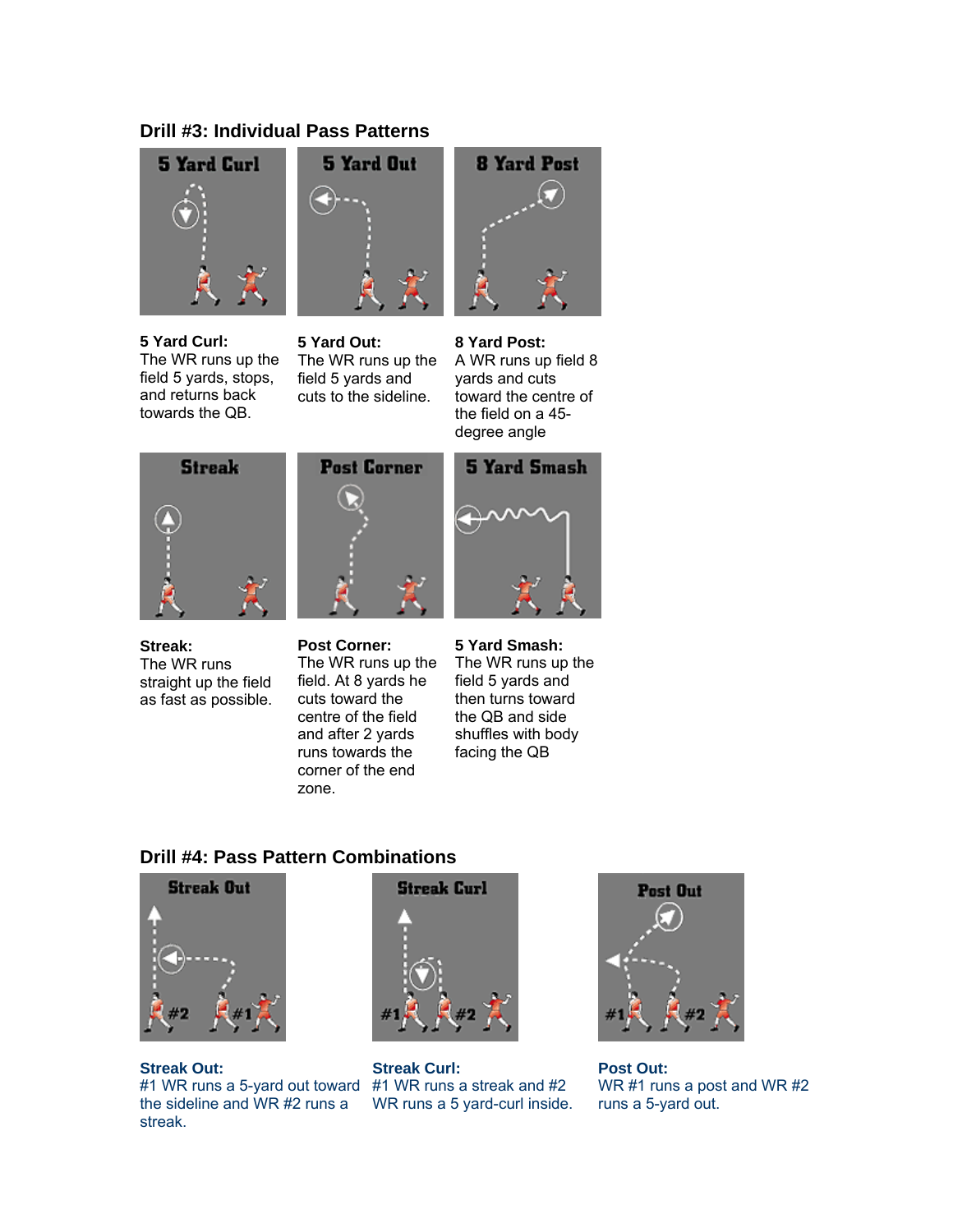

**Corner Smash:** WR #1 runs a corner and WR #2 runs a 5-yard smash.



**Curl Post Corner:** WR #1 runs a 5-yard curl and WR #2 runs a post.



**Twin Curl:** WR #1 and WR #2 both run 5 yard curls. This play is used in short-yardage situations.

\*On all these patterns, #1 is an option if #2 is covered, and vice versa.

## **Drill #5: Running with the Ball**



**Purpose:** To develop running skills.

**Organization:** Set out a 20 x 20-yard area. Cones are set 8 yards apart to simulate a mini-end zone. One ball per team. The entire class can participate. If cones are limited, use t-shirts, shoes, or tape on the floor as markers.

#### **Drill Outline:**

- This is a relay race between teams.
- The first participant in each line has a football and will run with the football around each cone and then come back to the beginning of his/her line.
- When the participant returns to the line, they will hand off to the next participant at the front of the line, then go to the back of the team's line.
- The race is won by the first team to have each participant complete the race.

**Progression:** Have players backpedal or hop over the cones.

#### **Key Coaching Points:**

- Player switches arms carrying the football, with the football always carried in the arm nearest the sideline.
- Players cut on their outside foot, not crossing their legs over when they go around a cone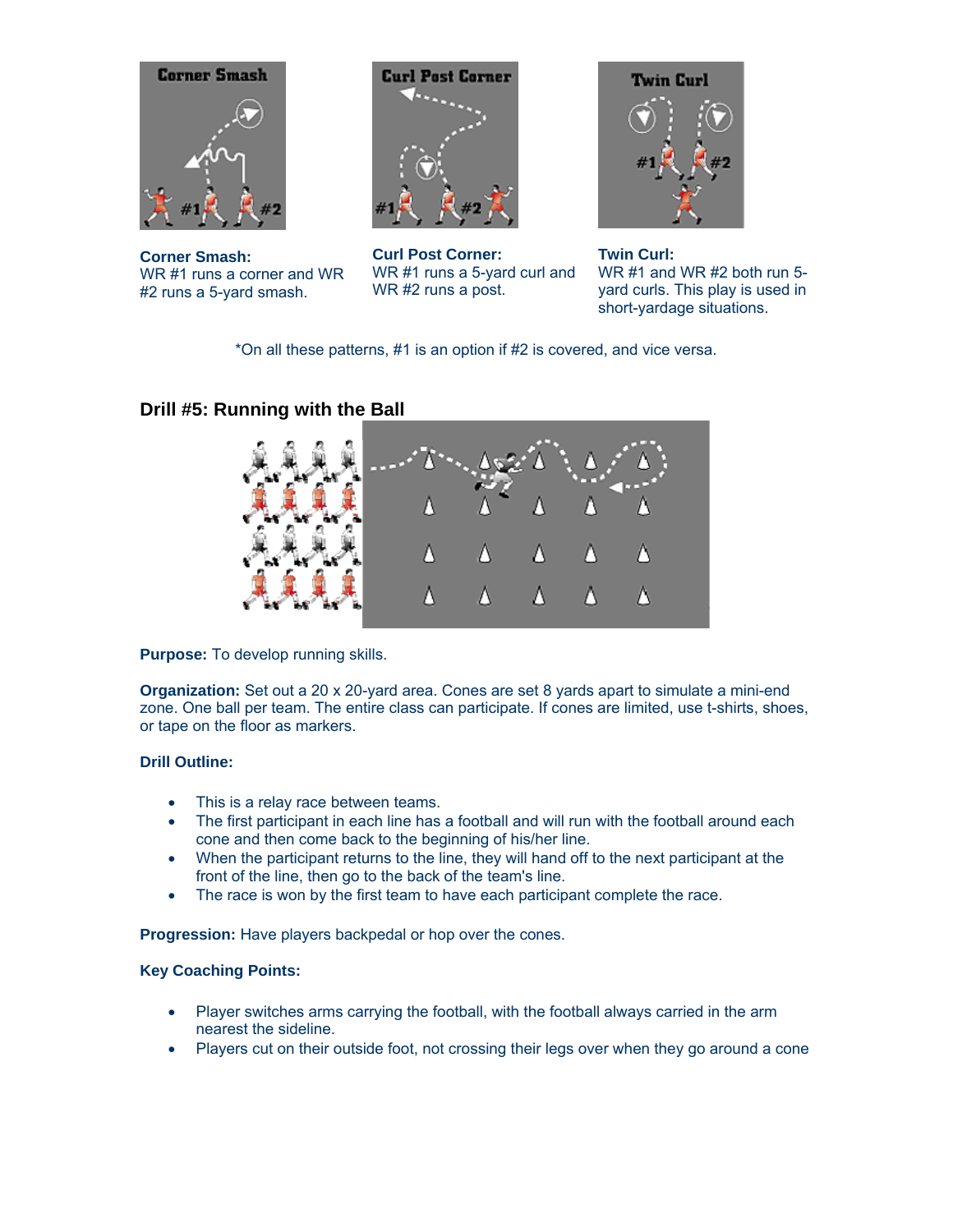

**Purpose:** To develop defensive back skills.

**Organization:** Set out a 10 x 20-yard area. Place the cones five yards apart. One football is needed. The entire class can participate in this drill which, can be duplicated for more players if space permits.

#### **Drill Outline:**

- The object is for the RB to run along the line of scrimmage and select an area between the cones to run through.
- RB starts with the football. On coach's signal, RB begins running. The DB must mirror the RB and attempt to capture the RB's flag before the RB selects a hole between the cones.
- This drill simulates making a one-on-one flag capture. Progression: Progress to two defensive players.

#### **Key Coaching Points:**

- RB must keep head up and the football firmly tucked away.
- DB must keep shoulders square and head and eyes looking upfield.
- DB watches the RB's hips.

# nΒ **BB** backpeda! 5 yards

**Drill #7: Defense**



**Organization:** Set out a 20 x 20-yard area. Pair up 10-12 participants or as many as space allows.